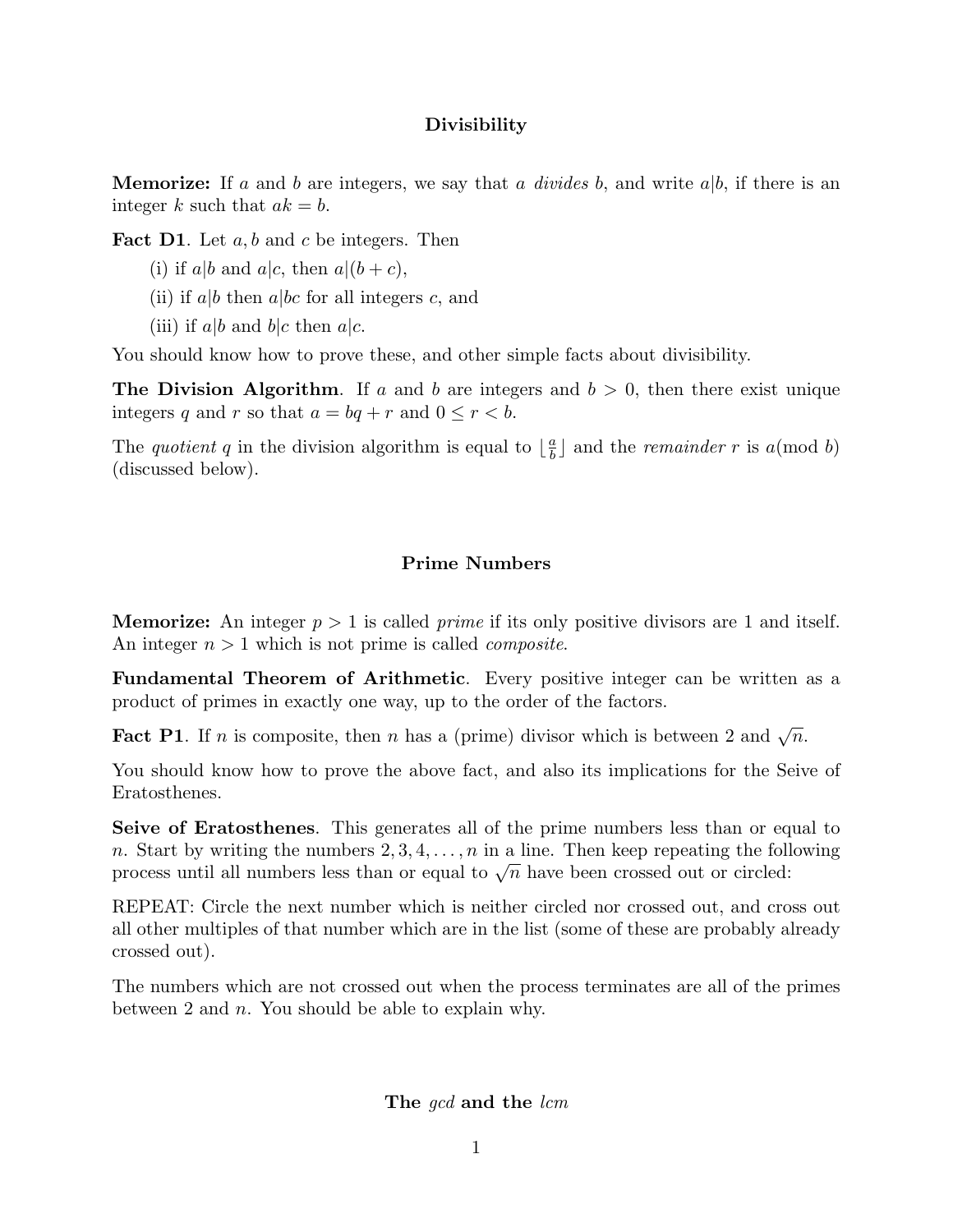**Memorize:** If *a* and *b* are integers which are not both zero, the greatest common divisor of *a* and *b* is the largest integer *d* such that  $d|a$  and  $d|b$ . It is denoted by  $gcd(a, b)$ .

**Memorize:** Integers a and b are called *relatively prime* if  $gcd(a, b) = 1$ .

**Memorize:** The least common multiple of *a* and *b* is the smallest integer *m* such that *a*|*m* and  $b|m$ . It is denoted by  $lcm(a, b)$ .

If you know the prime factorizations of the integers  $a$  and  $b$ , then it is easy to find  $gcd(a, b)$ and lcm(*a, b*). Suppose

$$
a = p_1^{e_1} p_2^{e_2} \dots p_k^{e_k}, \text{ where each } e_i \ge 0, \text{ and}
$$
  

$$
b = p_1^{f_1} p_2^{f_2} \dots p_k^{f_k}, \text{ where each } f_i \ge 0.
$$

(Notice that the same primes appear in both factorizations, although the exponent may be zero.) Then,

$$
gcd(a, b) = p_1^{\min\{e_1, f_1\}} p_2^{\min\{e_2, f_2\}} \dots p_k^{\min\{e_k, f_k\}},
$$
 and  

$$
lcm(a, b) = p_1^{\max\{e_1, f_1\}} p_2^{\max\{e_2, f_2\}} \dots p_k^{\max\{e_k, f_k\}}.
$$

The two equations above imply  $gcd(a, b) \times lcm(a, b) = ab$ . Thus, for example, if you know  $\gcd(a, b)$ , you can find  $\operatorname{lcm}(a, b)$  by division.

The reason that the above formulae work comes from Fact D1 (iii) and the Fundamental Theorem of Arithmetic (FTA). Let's look at the *gcd*, the *lcm* is similar. By Fact D1 (iii) any prime divisor of the gcd is a divisor of each number, and by the FTA the only primes that divide a number are those that appear in the prime factorization (with a positive exponent). By the FTA again, the highest power of  $p_i$  that divides both  $a$  and  $b$  is the minimum of  $e_i$  and  $f_i$ . Thus the largest common divisor of *a* and *b* is the product of these prime powers.

You should be able to prove the following facts. The second fact below is the underlying reason that the Euclidean Algorithm (for finding  $gcd(a, b)$ ) works.

**Fact G1**. Suppose x, y, and z are integers. If  $x + y = z$  and the integer d divides any two of *x, y*, and *z*, then it also divides the third.

**Fact G2**. If *a* and *b* are integers and we use the division algorithm to write  $a = bq + r$ , then  $gcd(a, b) = gcd(b, r)$ .

**The Euclidean Algorithm**. (Given positive integers *a* and *b*, find gcd(*a, b*)). Suppose  $a \geq b$ . Use the division algorithm to write  $a = bq + r$ ,  $0 \leq r < b$ . If  $r = 0$  the gcd is *b*. Otherwise repeat the procedure with *b* and *r* in place of *a* and *b* (and keep repeating it until you get a remainder of zero).

You should be able to use the Euclidean Algorithm to find the greatest common divisor (and hence the least common multiple) of two integers *a* and *b*. You should also be able to explain why the Euclidean Algorithm works.

Let *c* be an integer. If there exist integers  $\alpha$  and  $\beta$  such that  $a\alpha + b\beta = c$ , then by Fact G1  $gcd(a, b) | c$ . Thus any integer which can be written as  $a\alpha + b\beta$  (for integers  $\alpha$  and  $\beta$ ) is a multiple of  $gcd(a, b)$ . Conversely, if *c* is a multiple of  $gcd(a, b)$ , then one can find integers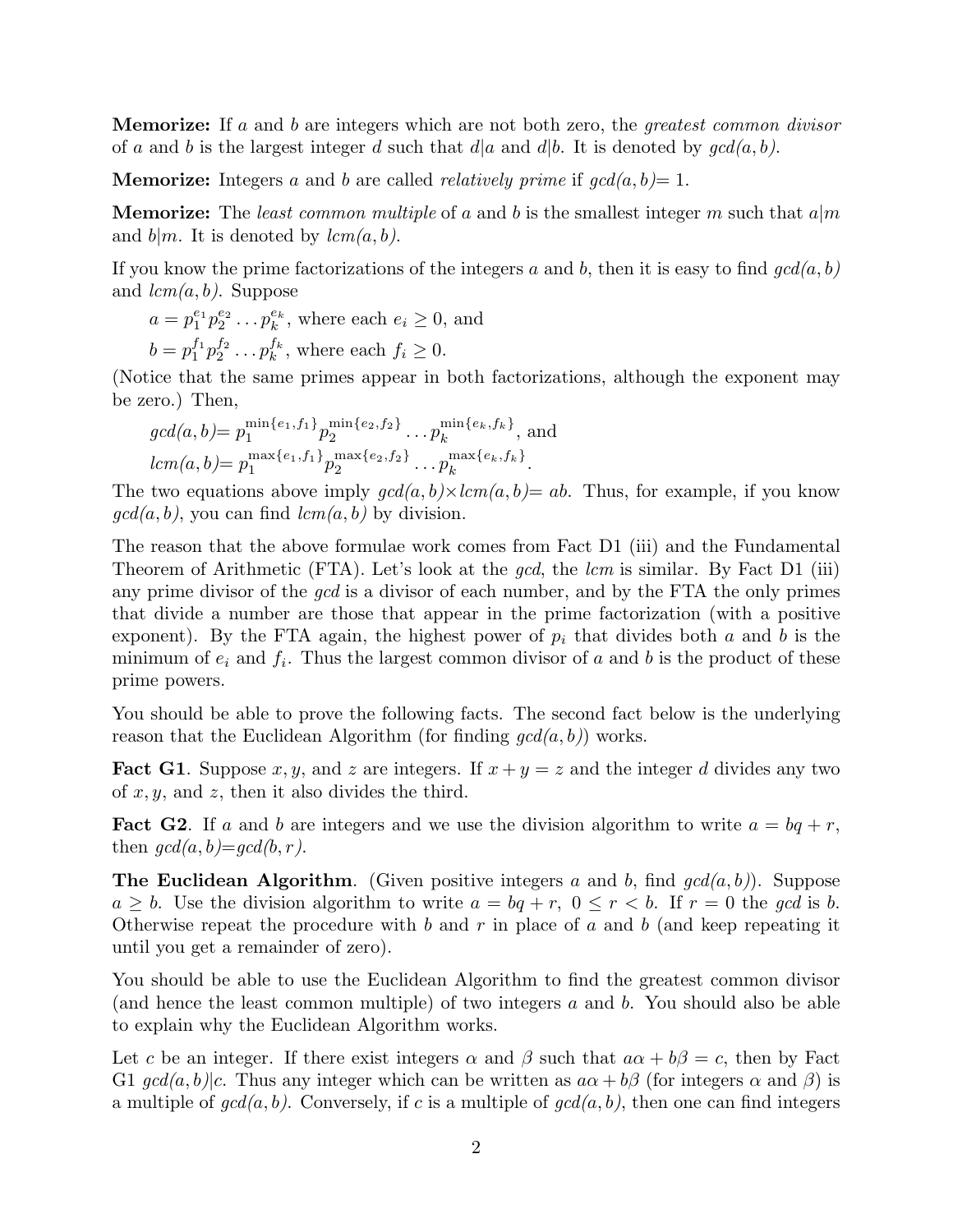*α* and *β* such that  $a\alpha + b\beta = c$ . To do this, work the Euclidean Algorithm backwards to find integers  $\alpha'$  and  $\beta'$  such that  $a\alpha' + b\beta' = qcd(a, b)$ , and then multiply through by the integer  $c/gcd(a, b)$ .

**Fact G3**. The integers *a* and *b* are relatively prime if and only if there exist integers *α* and  $\beta$  such that  $a\alpha + b\beta = 1$ .

You should be able to prove this statement. The main ideas of the proof are contained in the paragraph above. You should also be able to use Fact G3 to prove the following statement.

**Fact G4**. Let *a, b* and *c* be integers. If *a*|*bc* and  $gcd(a, b) = 1$ , then *a*|*c*.

You should be able to give an example to demonstrate that the statement "If *a*|*bc*, then  $a|b$  or  $a|c$ " is False. (Thus the hypothesis that  $gcd(a, b)=1$  is important.)

## **Numbers in Other Bases**

The number one hundred and forty-three is usually denoted (in base 10) by 143. What this really stands for is  $1 \times 10^2 + 4 \times 10^1 + 3 \times 10^0$ . Its an example of our *place-value* system. There is a ones place, a tens place a hundreds place, etc. More generally, if each *d<sup>i</sup>* stands for a digit, then  $d_k d_{k-1} \ldots d_1 d_0$  is really a shorthand for  $d_k \times 10^k + d_{k-1} \times 10^{k-1} + \ldots$  $d_1 \times 10^1 + d_0 \times 10^0$ .

In base ten we use the digits 0*,* 1*,...,* 9 (from zero up to the base minus one). But there is no real reason to use ten as the base. **Memorize:** If  $b > 1$  is an integer and each  $d_i$  is an integer between 0 and *b* − 1, then the notation  $(d_k d_{k-1} \ldots d_1 d_0)_b$  means  $d_k \times b^k + d_{k-1} \times$  $b^{k-1} + \ldots + d_1 \times b^1 + d_0 \times b^0$ . If  $n = d_k \times b^k + d_{k-1} \times b^{k-1} + \ldots + d_1 \times b^1 + d_0 \times b^0$ , then  $(d_k d_{k-1} \ldots d_1 d_0)_b$  is called the *base b representation of n*.

If the base is bigger than 10, then we need to use other symbols to represent the digits. For example, in hexadecimal (base 16), the letters A, B, C, D, E, and F stand for 10 through 15, respectively.

**Theorem**. If  $b > 1$ , then every integer *n* has a unique base *b* representation.

The digits of the base *b* representation of *n*, from right to left, are the remainders on successive division by *b*. That is, if  $n = bq_0 + r_0, 0 \le r < b$ , then  $d_0 = r_0$ . Continuing, write  $q_0 = bq_1 + r_1, 0 \le r < b$ , and  $d_1 = r_1$ . Keep repeating the process of dividing the quotient by *b* and taking the remainder to get the rest of the digits. To see why this works, work backwards from *dk*.

Adding and multiplying in base *b* work just like in base ten. You keep the ones digit and carry the appropriate multiple of the base. Multiplication in base 2 is particularly easy: it just involves shifting and adding.

To convert from base 2 to base 16, work from right to left replacing each group of 4 binary digits by the corresponding hexadecimal digit. (You may need to add a few leading zeros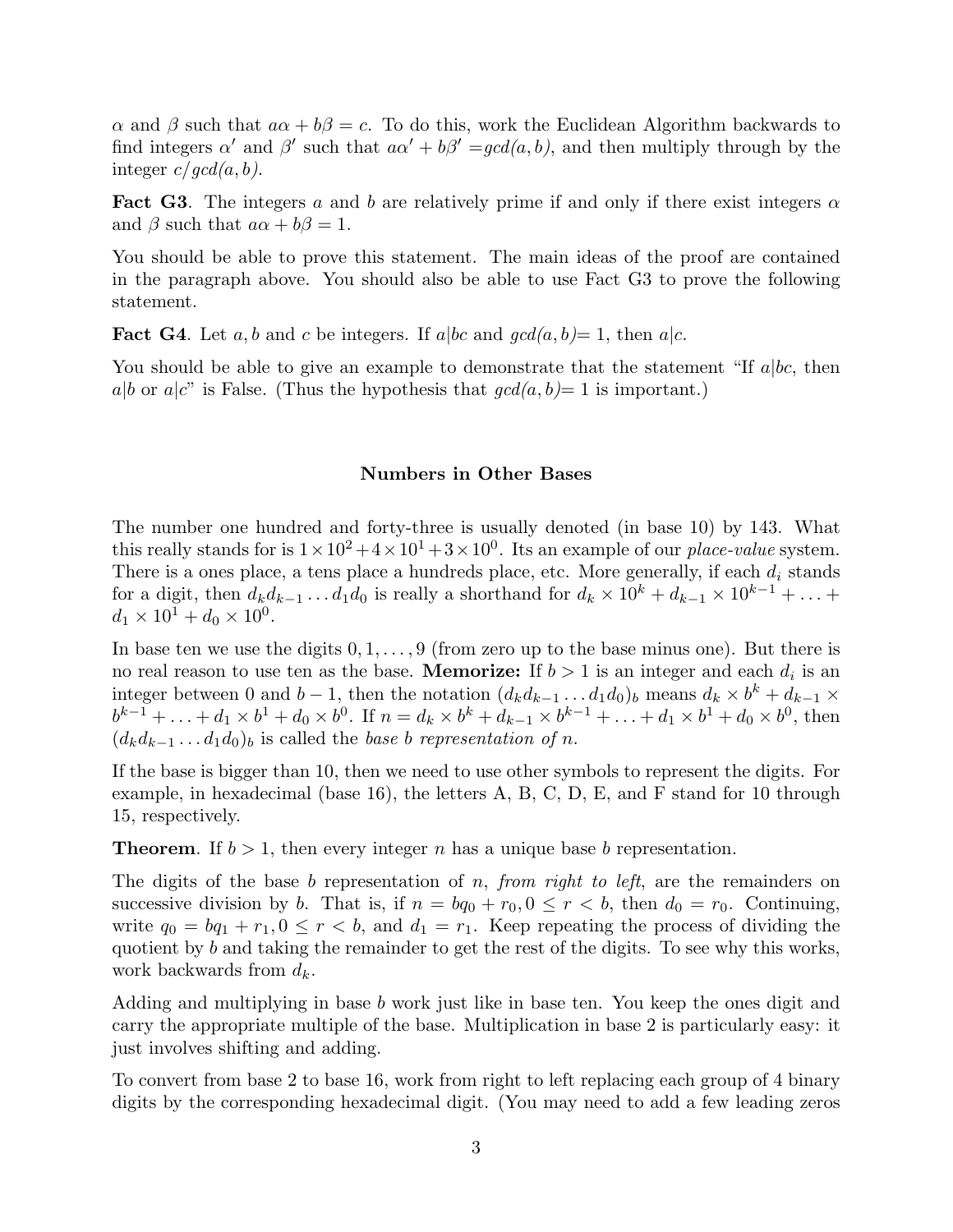to make the number of bits a multiple of 4.) Converting from base 16 to base 2 is equally easy: replace each hexadecimal digit by the corresponding 4-digit binary number (you have to use all 4 bits, including leading zeros). Similar rules apply to converting binary to octal (base 8: one octal digit corresponds to three bits), base 4, or any other base which is a power of 2. You should be able to explain in words why these shortcuts work.

## **Modular Arithmetic**

**Memorize:** If *a, b*, and *m* are integers, we say that *a* is congruent to *b* modulo *m*, and write  $a \equiv b \pmod{m}$  if  $m|a-b$ .

You should know how to prove the following facts.

**Fact M1**.  $a \equiv b \pmod{m} \Leftrightarrow a = b + km$ , for some integer *k*.

**Fact M2**. Suppose  $a \equiv b \pmod{m}$  and  $c \equiv d \pmod{m}$ . Then,

$$
(i) a + c \equiv b + d \pmod{m}
$$

(ii) 
$$
a - c \equiv b - d \pmod{m}
$$

 $(iii)$   $ac \equiv bd \pmod{m}$ .

The universe of integers (mod *m*) really only consists of the numbers  $0, 1, 2, \ldots, m - 1$ ; modulo *m*, any other integer is just one of these with another name. An important implication of Fact M2 is that, when doing calculations (mod *m*,) you can replace any number by another to which it is congruent, and nothing changes.

You can think of the integers (mod *m*) as the hours on a circular clock with *m* hours. Addition corresponds to moving clockwise around the circle an appropriate number of places, subtraction corresponds to moving counter-clockwise. The important part is that the number of times you go around the circle and return to your starting point makes no difference to where you end up. What does matter is the number of places you move when it is no longer possible to make it around the circle any more, and this number is one of  $0, 1, 2, \ldots, m-1.$ 

By Fact M2 (iii), if  $a \equiv b \pmod{m}$  and *c* is an integer, then  $ac \equiv bc \pmod{m}$ . You should be able to give an example to show that the converse of this statement is False. You should also be able to use Fact G4 (above) to prove the following statement, which says that we can cancel when the number being cancelled is relatively prime to the modulus.

**Fact M3**. If  $ac \equiv bc \pmod{m}$  and  $gcd(c, m) = 1$  then  $a \equiv b \pmod{m}$ .

In many programming languages there is a function mod. If  $m \neq 0$  is an integer, then  $a(\text{mod } m)$  is the unique number among  $0, 1, 2, \ldots, m-1$  to which *a* is congruent modulo *m*. It is the remainder (as in the division algorithm - that's why its unique) when *a* is divided by *m*.

It is easy to use congruences to prove the (familiar) rule that an integer is divisible by 3 if and only if the sum of its decimal digits is divisible by 3. The key is to observe that